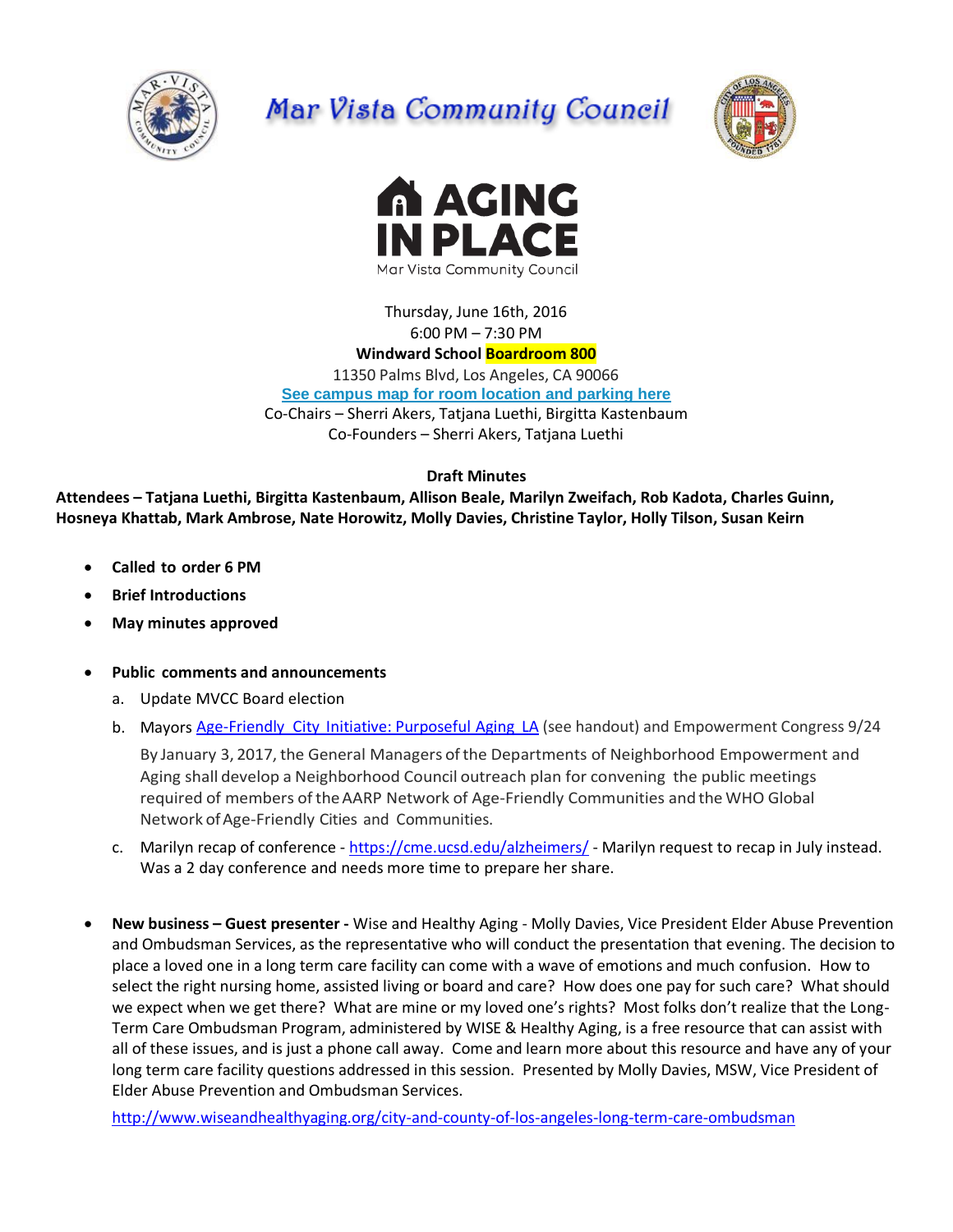[Wise & Healthy Aging](http://wiseandhealthyaging.org/) Services: In home case management, peer counseling, caregiver training, have an adult care center (socializing, lunch and support for care givers). [Club 1527 Senior Center](http://wiseandhealthyaging.org/club-1527) in Santa Monica, don't have to be a Santa Monica resident to join; organize day trips

Long-term care ombudsmen, are only city and county wide. Are advocates for seniors who live in long term care assisted living to take care of complaint. Is also responsible for announced visits, to talk to people who live there, how life is like for them, but also help them understand their rights. Consult with staff and make recommendations how to improve policies and not to violate any rights. Ombudsmen also helps seniors in decision making.

Announced visits and talking to people. Also, all facilities are required to have their posters posted. Provide after hours crisis services. In California there are some mandates that are unique, in CA facilities have advanced health care directives, but they are not legal unless it is signed by Ombudsman – they help seniors to make sure they understand the document and does it reflect their wishes. Also talk to family and friends about the document and help them understand the document and the system.

Largest Ombudsmen in the nation, has more facilities than Florida. Over 1800 facilities that have capacity to service 76,000 residents in city and county of LA. 22 staff spread across different offices, also utilize 11 social work interns, and 65 volunteers.

Part of the Wise and Healthy Aging, they have what's called "The Club" has a membership fee is \$20 for Santa Monica residents, and \$40 for non-Santa Monica residents offering services. Classes within are free, sometimes suggested donations. The majority of the club activities are free except for trips. Ombudsmen Services are free, case management services are free - for folks who want to live at home and may have some needs, then a case manager will come to your home and do an assessment to make sure you have all the support you need, and where and what do you need help with. However, the Ombudsmen is a separate program, we connect you with other programs and services that you may need. Help you go to doctor, connecting you to legal services. They have acupuncture clinic. Peer counseling is free. Ombudsman is free to you as a consumer at the point of conduct, paid by your taxes. They also do fundraising and getting grants.

Wise and Healthy Aging has a different funding source than Ombudsman but both fundraise, apply for grants, sometimes get funds through the city of Santa Monica. Ombudsman has a contracts with the LA department of aging.

How does somebody know when they need case management? It's usually friends or family in crisis or a doctor referral.

What are the qualifications for someone to get into the program? Some of it is dependent on the service area, having the need.

Last night they had a client whose belongings were placed on the sidewalk, so they went there to help. They get a lot of discharge issues. Some people not getting their pain medication. There are also social issues, roommates not getting along. People that get deemed as challenging and don't let get back into their facilities after hospital stay – transfer, discharge and eviction issues. Some things we can't work on because it's a business / staffing issue of the facility, but they can affect / support legislations.

Medicare will pay for 90 – 100 days, after that you have to pay because you no longer qualify. However, you can file an **"appeal**" and you don't have to pay during that time. If there is somebody that cannot live alone, Medicaid should kick in and pay for your long term at a skilled nursing home.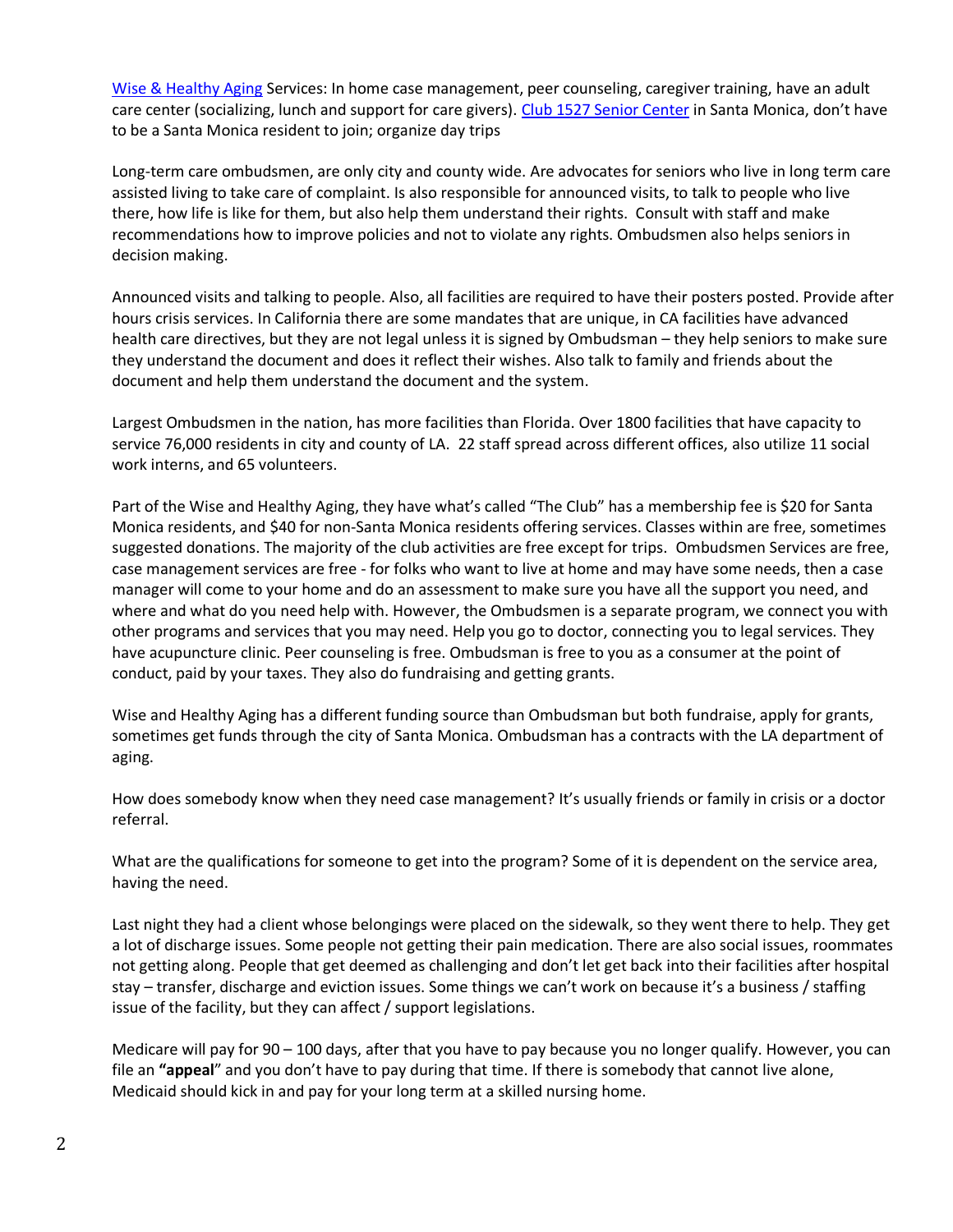If you are in a situation where you are in a facility that says you need to move out because your Medicare benefits are up, make sure to either appeal and or conduct Ombudsman to investigate if that is true. Many facilities say they don't offer long term beds anymore - there are only 2 in our nearby neighborhood. Make sure to check with Ombudsman before you move out after your 90 days stay. They also have to create a **safe plan of discharge**. Or call Ombudsmen to help you explore your rights.

Nursing homes are star rated[, Medicare.gov](https://www.medicare.gov/) compares facilities, home health, based on an annual survey, you can see complaints and ratings. Department of social service community care licensing has now a new transparency website [\(http://ccld.ca.gov/\)](http://ccld.ca.gov/)

Does Ombudsman help seniors find facilities? Don't do referral but can make suggestions based on your needs and goals.

Ombudsman can report issues to regulatory agency.

Smaller board and care homes, residential care facilities for the elderly, they have the same rules and regulations, and they serve those smaller places as well. One time they found a gentlemen living in a storage closet, even though he paid for a private room. Ombudsmen reported the facility to the regulatory agency, and helped the gentlemen get the money back.

Ombudsman does not have lawyers on staff, but connect people to attorneys. They bring cases to our weekly meetings with LA county Elderly and Abuse Center with varies professionals and representatives in the meeting.

They had one case where a facility used their conference room and placed 2 gentlemen in that room next to filing cabinets, one man was naked being treated in front of the other one. They happened to walk in announced and witnessed. Happened the next day again, they called the Fire Marshal and the facility got fined and had to correct their behavior.

## **Old Business reviewed -**

- a. Update on new ordinance addressing short term rentals. Next hearing on June  $23^{rd}$  see time and location and staff recommendations here [http://planning.lacity.org/ordinances/docs/HomeSharing/StaffRept.](http://planning.lacity.org/ordinances/docs/HomeSharing/StaffRept) [\(Council File 14-1635-S2\)](https://cityclerk.lacity.org/lacityclerkconnect/index.cfm?fa=ccfi.viewrecord&cfnumber=14-1635-S2).
- b. Update on \$1,500 Neighborhood Purposes Grant for Westchester Playa Village proposing a Fall Prevention Fair within the Mar Vista Fall Festival

### c. **Future guest presentations**

- a. **July**  [Charles Guinn, Certified Aging in Place Specialist](http://www.charlesguinn.com/) on reverse mortgages - educating homeowners in the various uses of the reverse mortgage, when not to get one, and answer any questions that we may have.
- b. **August**  Steve Barbour With an Executive Certificate in Home Modification from USC Davis School of Gerontology, Steve will present on home modifications for aging in place. He will give an overview of what home modifications can be done, the process, how to pay for it, & how to find a contractor who is qualified and why they matter. MA, OTR/L, ECHM, Co-CEO, Vice President, [Evolve Therapy](http://www.evolvetherapy.us/)
- c. **September –** Joe Barnes, [Compassion & Choices](https://www.compassionandchoices.org/) understanding the new CA End of Life Option Act.